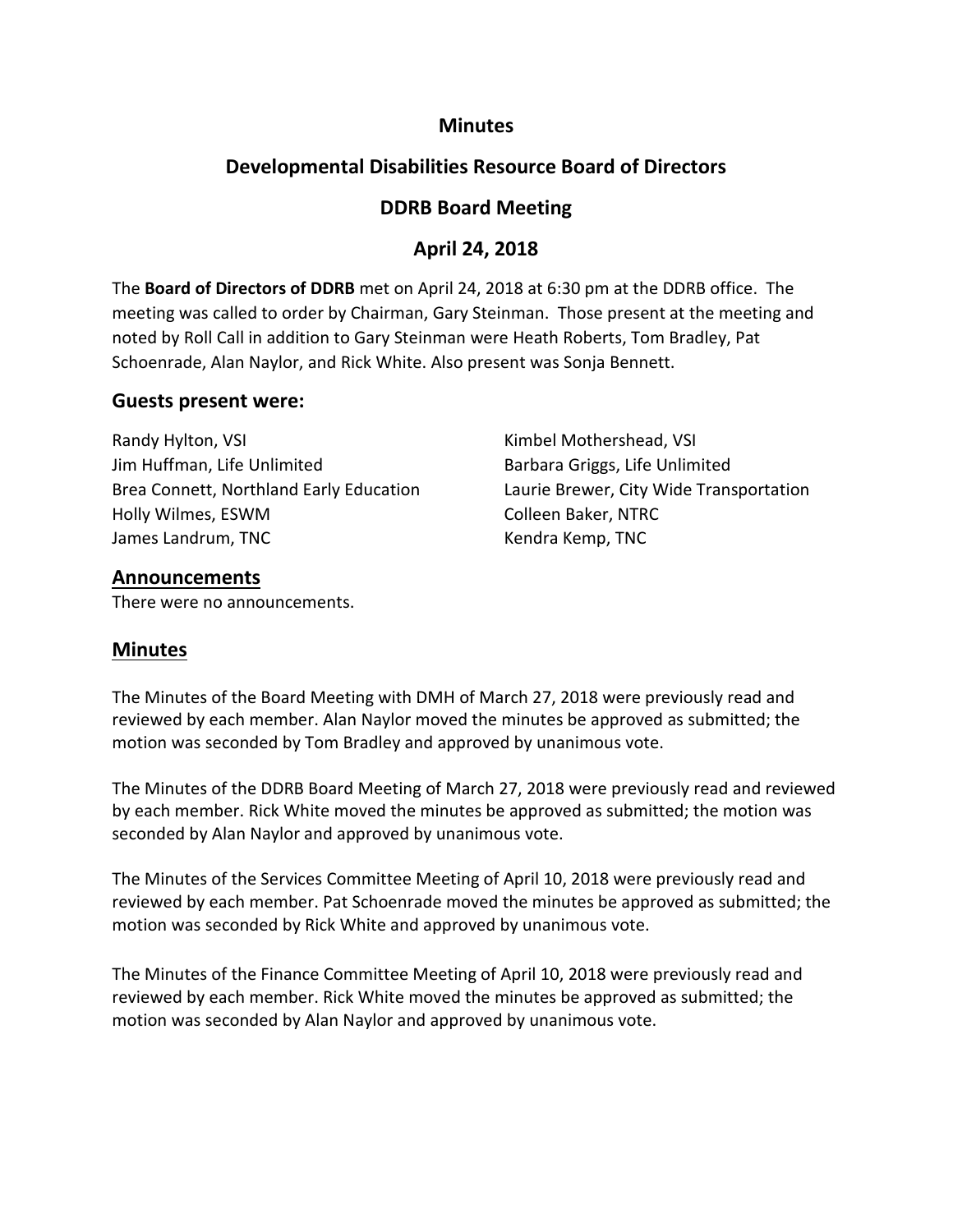The Minutes of the DDRB Board Meeting of April 10, 2018 were previously read and reviewed by each member. Alan Naylor moved the minutes be approved as submitted; the motion was seconded by Pat Schoenrade and approved by unanimous vote.

### **Financial Report**

Tom Bradley, Treasurer provided the following Financial Report for the months of March.

| \$4,713,130.17 |
|----------------|
| \$1,162,335.32 |
| \$3,550,794.85 |
|                |

#### **DDRB Balance Sheet March**

| Total Checking & Savings =     | \$7,788,724.82 |
|--------------------------------|----------------|
| Total Fixed Assets =           | \$1,917,004.37 |
| Total Assets =                 | \$9,705,729.19 |
| Total Fund Balance =           | \$6,151,428.22 |
| Net Income $=$                 | \$3,550,794.85 |
| Total Equity $=$               | \$9,702,223.07 |
| Total Liabilities and Equity = | \$9,705,729.19 |

#### **TCM P & L Year to Date March**

| Total Income $=$   | \$894,080.26 |
|--------------------|--------------|
| Total Expenses $=$ | \$506,055.06 |
| Net Income $=$     | \$388,025.20 |

#### **TCM Balance Sheet March**

| Total Checking & Savings =                                | \$2,137,597.88 |
|-----------------------------------------------------------|----------------|
| Total Assets =                                            | \$2,137,597.88 |
| Net Income $=$                                            | \$2,137,597.88 |
| Total Liabilities and Equity =                            | \$2,137,597.88 |
| RECAP of Short and Long-Term Investments - March 31, 2018 |                |

#### **DDRB**

Long Term CD's Total Balance = \$2,425,000 Short Term CD's Total Balance = \$3,864,000 DDRB Interest Earned YTD = \$11,391.75

#### **TCM**

Long Term Investments Total Long-Term Investment Balance= \$1,487,000 TCM Interest YTD = \$1,657.74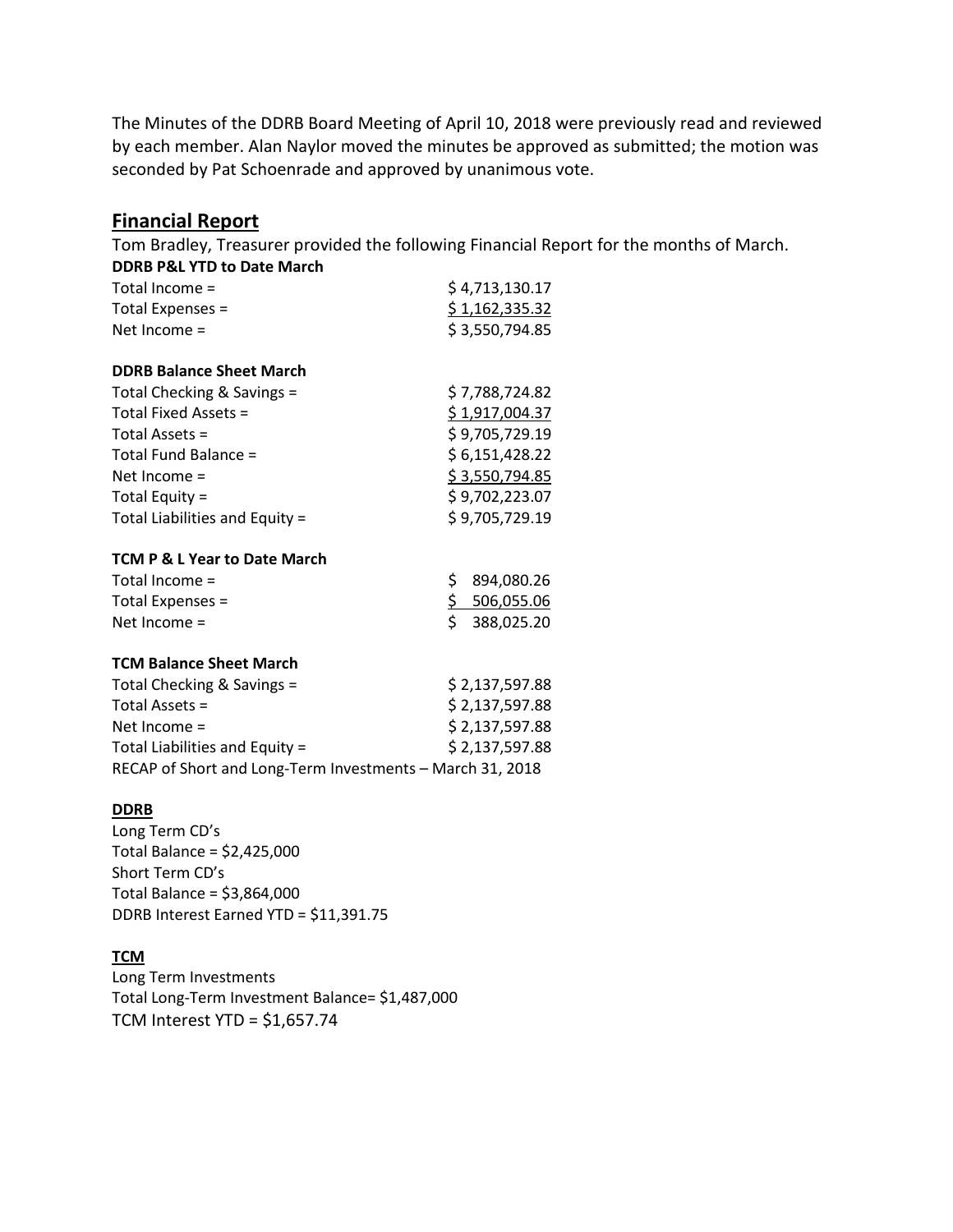# **Administrative Directors Report**

Sonja reported that the office furniture previously approved had been received and installed. She reported that an additional private office space was created and we were still able to create two floating workspaces. The conference room table recall installation was completed but did not fully address the front to back movement in the tables as that is a design issue. The first of the board owned property inspections was completed and the report forwarded to Alan Naylor. The appraisal of the Flora House was completed and the report forwarded to Alan Naylor. The utilities at Flora House are being switched from Life Unlimited to DDRB. She reported that she attended the open house for the new Flora House replacement. She reported that the 2017 Audit has been published to our website and available to the public. The Event Reporting Policy which was implemented on January 1, 2018 has been rescinded per instructions. She said that she has a meeting with Tim Wholf, DMH, on May 2 to review the quarterly reports they are doing relative to event reporting by the agencies. Sonja reminded the members that the Missouri Ethics Commission Personal Financial Disclosure Statements are due by May 1 at the latest. And finally, she reminded the Board that, as in the past, there is no board meeting scheduled at this time for the month of May.

# **Executive Committee**

Gary Steinman said there was no report from the Executive Committee at this time.

# **Finance Committee**

# **VSI 2015 Sewer Grant Request**

Tom reported that the VSI Sewer project which had been approved for funding during the 2015 capital grant program had been completed. The project had been projected to cost \$85,567 but the final cost was \$110,404. VSI has formally requested additional funds in the amount of \$24,837 for the project. Tom Bradley motioned that these funds be approved and be recorded as a part of the 2015 program. The motion was approved by Rick White and approved by roll call vote unanimously by those present.

# **2018 Capital Asset Grant Program**

Tom reported that the Finance Committee is recommending a 2018 Capital Asset Grant program to be made available to all agencies who received funding from DDRB in 2018. The Finance Committee is recommending the board set aside up \$500,000 for this program. He provided a *guideline* for allocating the funds as follows:

| <b>2018 Funding Amount Guideline</b> | <b>Available Grant Amount</b> |         |
|--------------------------------------|-------------------------------|---------|
| Funded from 15000 to 50,000          |                               | 5,000   |
| Funded from 50,001 to 100,000        |                               | 20,000  |
| Funded from 100,001 to 500,000       |                               | 65,000  |
| Funded 500,001 or more               |                               | 105,000 |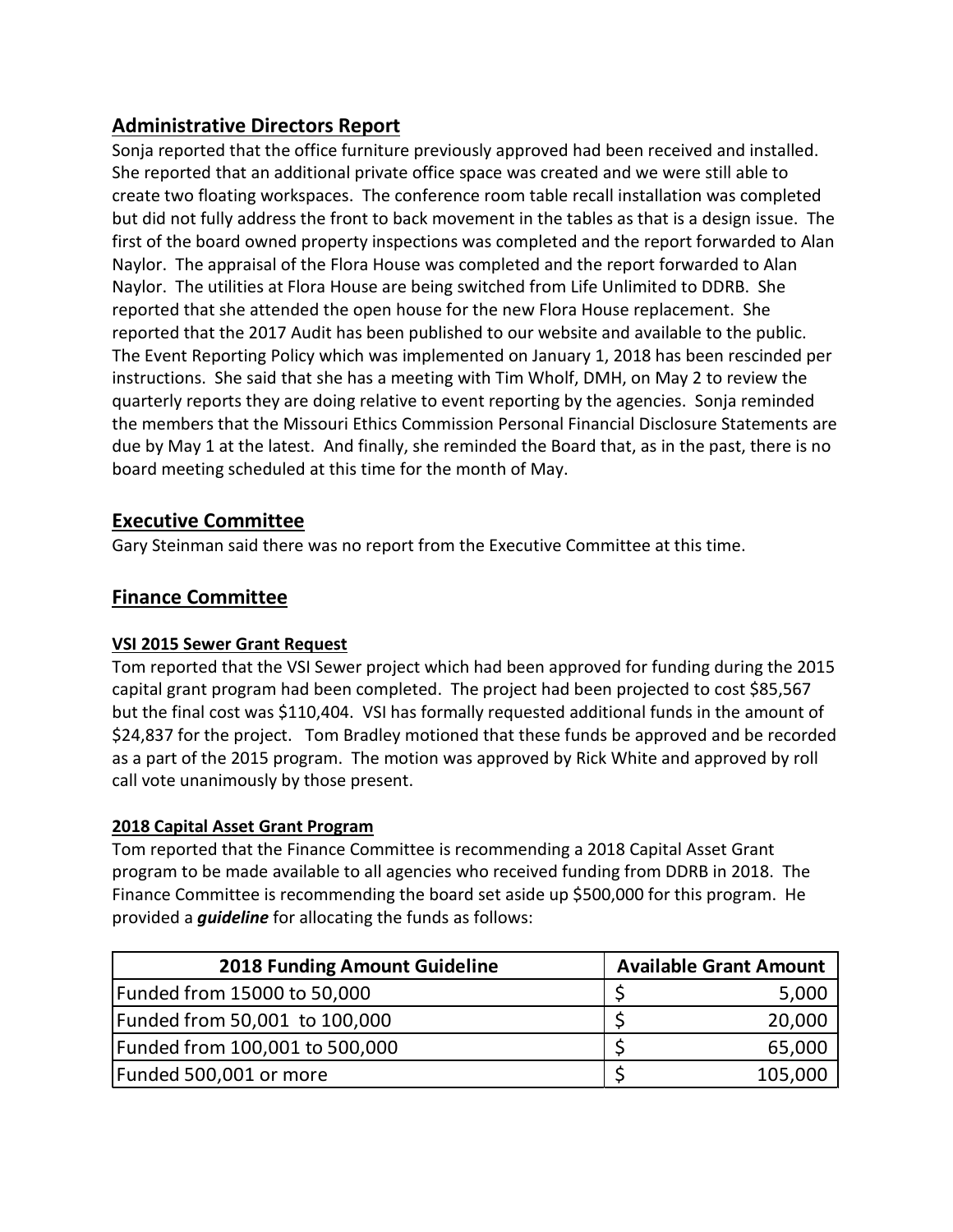After some discussion and clarification, the board decided that applications can be presented as soon as they are ready and the Finance Committee will meet in May to review and approve all submissions. The Board will meet on May 29, 2018 at 6:30 pm to review for approval any applications presented by the Finance Committee. Applications will be reviewed in June and July with the deadline for submission, June 22, 2018. The Finance Committee suggests the funds can be paid prior to completion of the project with proper documentation. All projects and funds should be utilized by August 31, 2019. Tom motioned the board to approve the program and this allocation of funds which was seconded by Pat Schoenrade and passed by quorum with 6 Yes votes, 1 No vote and 2 absent.

Sonja was instructed to send the grant application packet along with instructions to the funded agency contacts.

# **Services Committee**

Pat Schoenrade said there was no report from the Services Committee at this time.

### **Board Owned Property Committee**

Alan Naylor reported that the board owned property inspections had been completed and provided the following report and requests for repairs.

#### **Report/Request for Repairs**

**Liberty House-** Last month we approved the repair of the toilet in the apartment bath. While doing so, I found that the plumbing flange is causing water to splash up when it is flushed. It is an offset flange that's oval shaped. A wax ring won't create a good seal. The flange can be changed out and a new 10" OC toilet can be installed. The floor is worn and should also be replaced at the same time. Estimated cost for repair is \$1200. Gary motioned that the board approve up to \$1200 for Jason Kuhlman to make this repair which was seconded by Rick White and approved by roll call vote unanimously by those present.

A bathroom faucet is leaking and needs replacement. Estimated cost to repair is \$300.

The bath fan above the roll in shower needs replacement. The maker of the current fan has gone out of business and replacement parts are no longer available. Estimated cost to repair is \$400.

An outlet in Spencer's room has come loose from the wall. Estimated cost to repair is \$75.

Rick White motioned that the Board approve up to \$775 for Jason Kuhlman to make these repairs. The motion was seconded by Tom Bradley and approved by roll call vote unanimously by those present.

**Ridgeway House**- The battery backup sump pump has an error light that won't reset. The light says to check the plug and circuit breaker; we did, and nothing happened. Also, the battery storage box has gone missing. Estimated cost to repair is \$350-550 depending on what the problem is.

There are a few issues with the exterior drainage that needs attention. The drain for the sump pump by the garage is missing a fitting. The pipes are not connected so the water doesn't always make it into the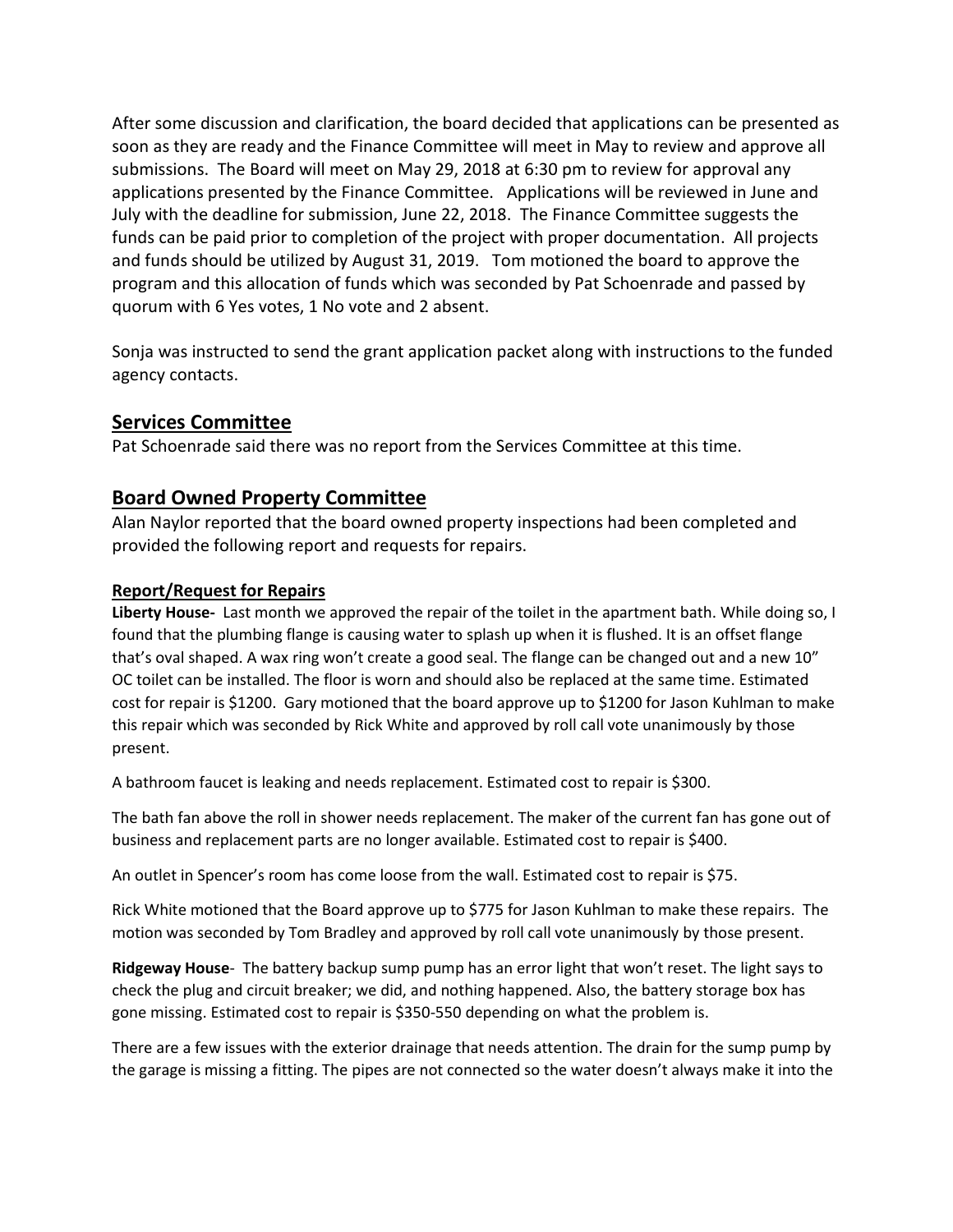drain pipe. Greg was going to extend and bury the drain pipe that runs under the patio. It has not been done yet. Estimated cost to repair is \$275.

At the last inspection we approved the repair of a hose bib by the back patio. The hose bib was not completely repairable at that time. It was too damaged from freezing up. It's not needed, so the decision was made to remove it permanently. The ceiling in the apartment will have to be repaired after the plumbing work. Estimated cost to repair is \$440.

Rick White motioned that the Board approve up to \$1265 for Jason Kuhlman to make these repairs. The motion was seconded by Tom Bradley and approved by roll call vote unanimously by those present.

The toilet on the main floor has a broken toilet seat and Life Unlimited (Barbara Griggs) was instructed to make that repair.

**Hampton House**- It appears that the bath fan is not always being used when the residents are using the shower. There is some paint damage above the shower walls. A solution would be to wire the lights and bath fan together. The estimated cost to make this electrical change is \$100.

The tree on the left side of the house need some minor trimming. The estimated cost for this trim work is \$175.

Rick White motioned that the Board approve up to \$275 for Jason Kuhlman to make these repairs. The motion was seconded by Alan Naylor and approved by roll call vote unanimously by those present.

**Sherwood House**-The battery backup sump pump in the basement has stopped working. The control panel display is not working. Estimated cost to repair /replace is \$300-500 depending on what the problem is.

The dehumidifier in the basement should have a hose attached so that it drains itself. Estimated cost to repair is \$80.

Rick White motioned that the Board approve up to \$600 for Jason Kuhlman to make these repairs. The motion was seconded by Tom Bradley and approved by roll call vote unanimously by those present.

**Northland House** –A downspout on the back corner of the house has blown off and should be reinstalled. Estimated cost to repair is \$80.

Rick White motioned that the Board approve up to \$600 for Jason Kuhlman to make these repairs. The motion was seconded by Alan Naylor and approved by roll call vote unanimously by those present.

**Kent Building-** The large sign, Center for Human Services, by the street needs the wooden frame painted. Estimated cost for painting is \$175.

Rick White motioned that the Board approve up to \$175 for Jason Kuhlman to make these repairs. The motion was seconded by Alan Naylor and approved by roll call vote unanimously by those present.

#### **Flora House Appraisal**

Alan reported that the updated Flora House Appraisal had been received from Tom Pryor. In 2014 Mr. Pryor appraised the home and property at \$122,700. His current appraisal is \$152,000. Rick White said that he was not sure that the appraiser looked at the faults of the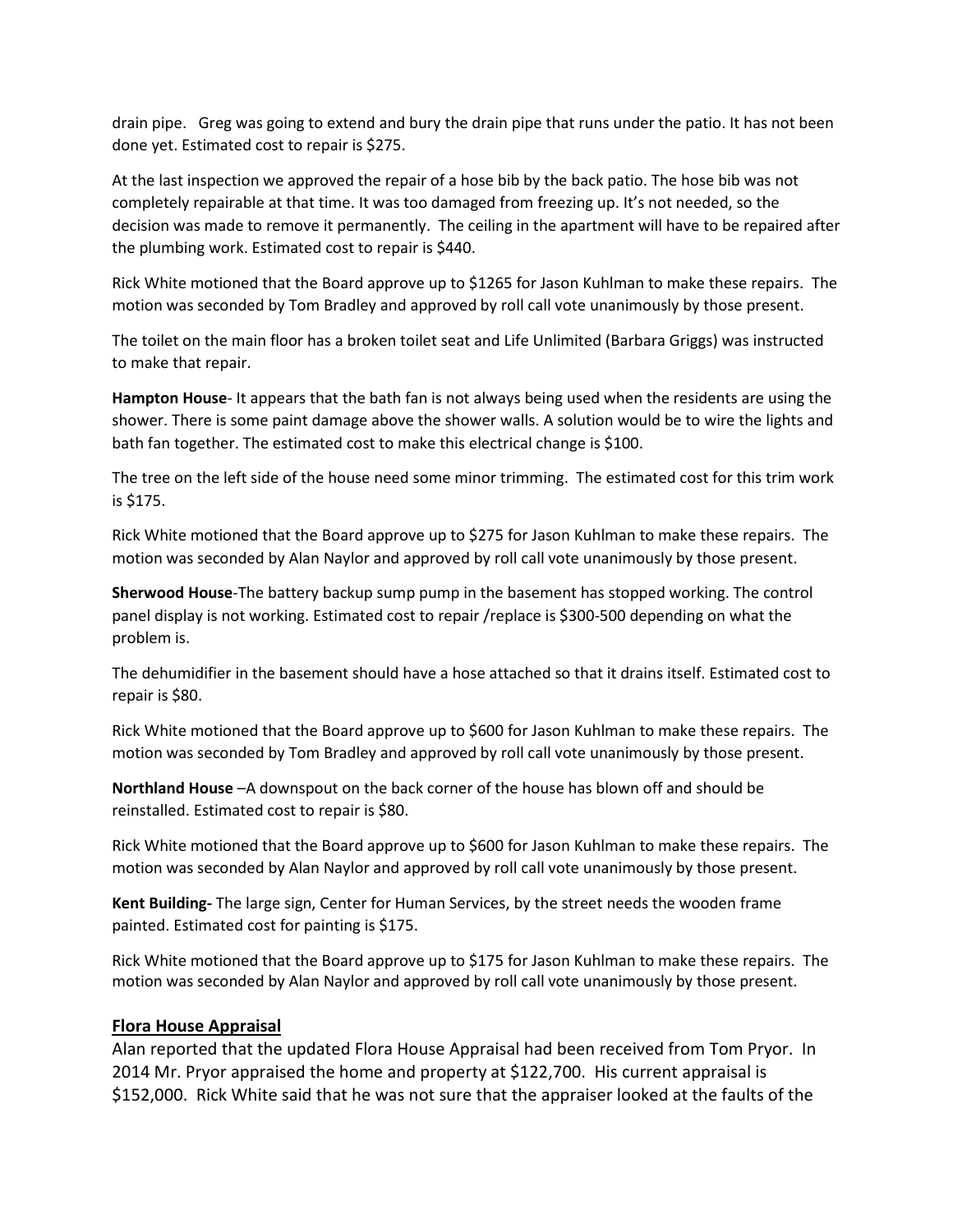house. In good shape, the house would probably bring this price but he is doubtful it will come close in its current condition. Alan agreed and confirmed that the bathroom repair is estimated at \$25,000 and the deck repair is estimated to be \$25,000. There is no garage on the house at this time and that would need to be restored as well. Robert Sevier suggested that if we had an appraised value of \$152,000 and sold it for \$88,000, for example, how would we explain this to the citizens of Clay County? All agreed this was a valid concern.

The board agreed to have the Board Owned Property Committee interview three (3) realtors, share the appraisal with the realtors and then if they come back with something far less, the board collectively will make a decision as to what to do. This can be done by teleconference if necessary and more expedient. The realtor(s) should be able to provide a good idea of market value. Once a realtor is picked, the board will come to an agreement as to the listing price and pay structure for the agent. We will take offers as they come, weigh them and using the experience of the agent and our appraisal, make a decision as a board on any offer.

Robert Sevier inquired if we had anyone connected with this board that would bid on the property. Alan Naylor confirmed that Jason Kuhlman said he would like to make an offer on the property. Gary suggested that he make a proposal within the next 5-10 days, prior to securing an agent. Gary further suggested sharing the appraisal with Jason. Alan said he will advise Jason. Tom Bradley said that he was opposed to selling the property to Jason Kuhlman. Jason is associated closely with this board in the community and this could be perceived as less than a "hands off" relationship. Gary and Bob both concurred but Gary said that if Jason's proposal was for the appraised value or more, then that perception would be of no affect. If less, then the board can elect to decline his offer.

Heath inquired as to the assessed value of the property by the county. Alan said we had that information but did not have it available this evening.

The Board Owned Property Committee was directed to proceed as outlined in the discussion above.

#### **Long Range Committee**

There was no report.

# **Targeted Case Management**

Anita Hartman was unable to attend the meeting due to a family matter. Sonja provided a report for targeted case management as written by Anita. She reported that CHS has 41 full time employees and are serving 1207 consumers. There were 15 newly eligible, 3 transfers in, 5 discharges and no transfers out. Medicaid status for the month was 69.52%.